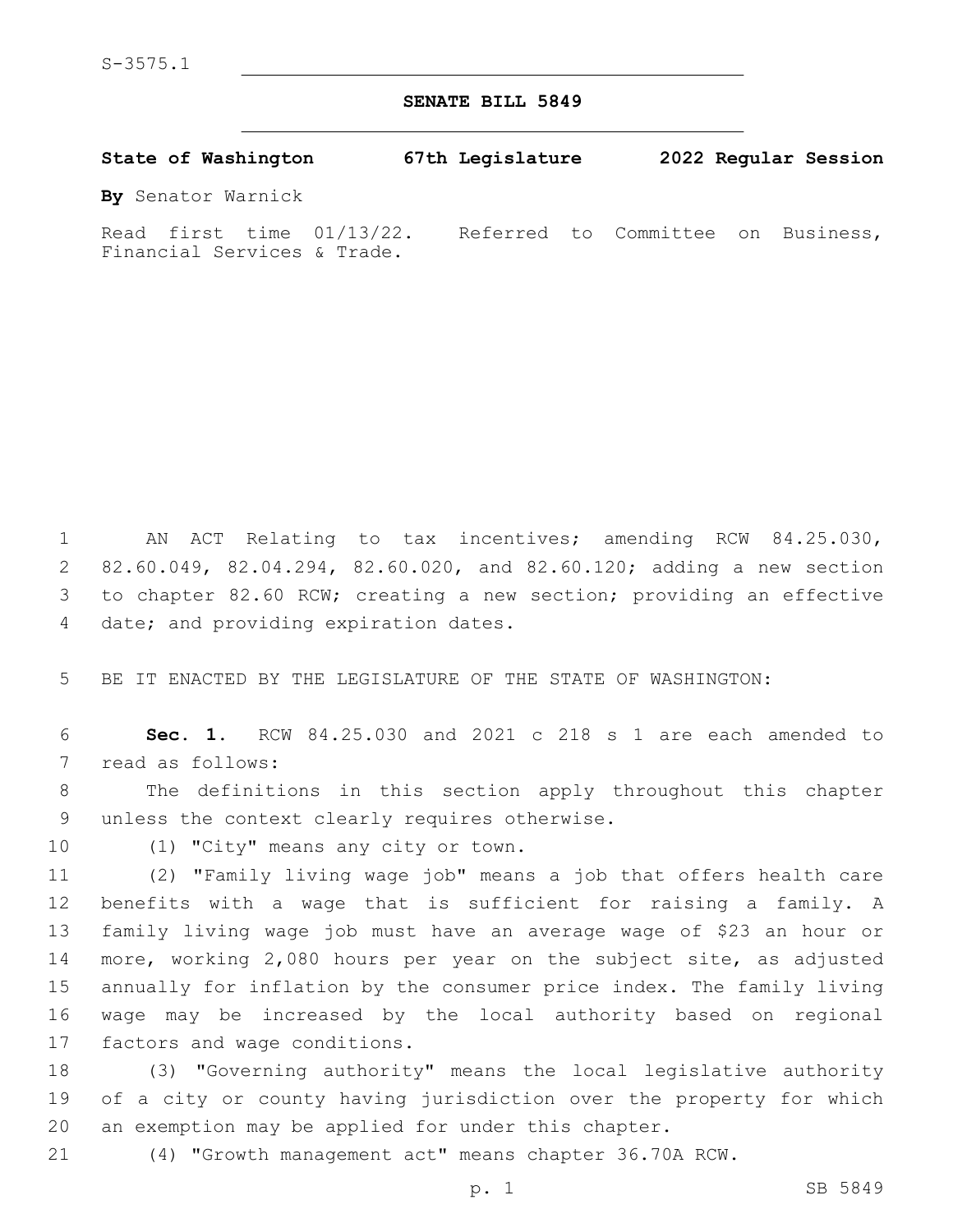(5) "Industrial/manufacturing facilities" means building improvements that are 10,000 square feet or larger, representing a minimum improvement valuation of \$800,000 for uses categorized as "division D: manufacturing" or "division E: transportation (major groups 40-42, 45, or 47-48)" by the United States department of labor in the occupation safety and health administration's standard industrial classification manual, provided, a city may limit the tax 8 exemption to manufacturing uses.

 (6) "Lands zoned for industrial and manufacturing uses" means 10 lands in a city zoned ((as of December  $31, 2014$ )) for an industrial or manufacturing use consistent with the city's comprehensive plan 12 where the lands are designated for industry.

(7) "Owner" means the property owner of record.

 (8) "Targeted area" means an area of undeveloped lands zoned for industrial and manufacturing uses in the city that is located within 16 or contiguous to an innovation partnership zone, foreign trade zone, or EB-5 regional center, and designated for possible exemption under 18 the provisions of this chapter.

 (9) "Undeveloped or underutilized" means that there are no existing building improvements on the portions of the property targeted for new or expanded industrial or manufacturing uses.

 **Sec. 2.** RCW 82.60.049 and 2010 1st sp.s. c 16 s 7 are each 23 amended to read as follows:

(1) For the purposes of this section:24

 (a) "Eligible area" also means a designated community empowerment 26 zone approved under RCW 43.31C.020.

 (b) "Eligible investment project" also means an investment project in an eligible area as defined in this section.

29 (2) In addition to the provisions of ((RCW 82.60.040)) section 6 30 of this act, the department shall issue a sales and use tax deferral certificate for state and local sales and use taxes due under chapters 82.08, 82.12, and 82.14 RCW, on each eligible investment project that is located in an eligible area, if the applicant establishes that at the time the project is operationally complete:

 (a) The applicant will hire at least one qualified employment position for each seven hundred fifty thousand dollars of investment 37 for which a deferral is requested; and

 (b) The positions will be filled by persons who at the time of hire are residents of the community empowerment zone. As used in this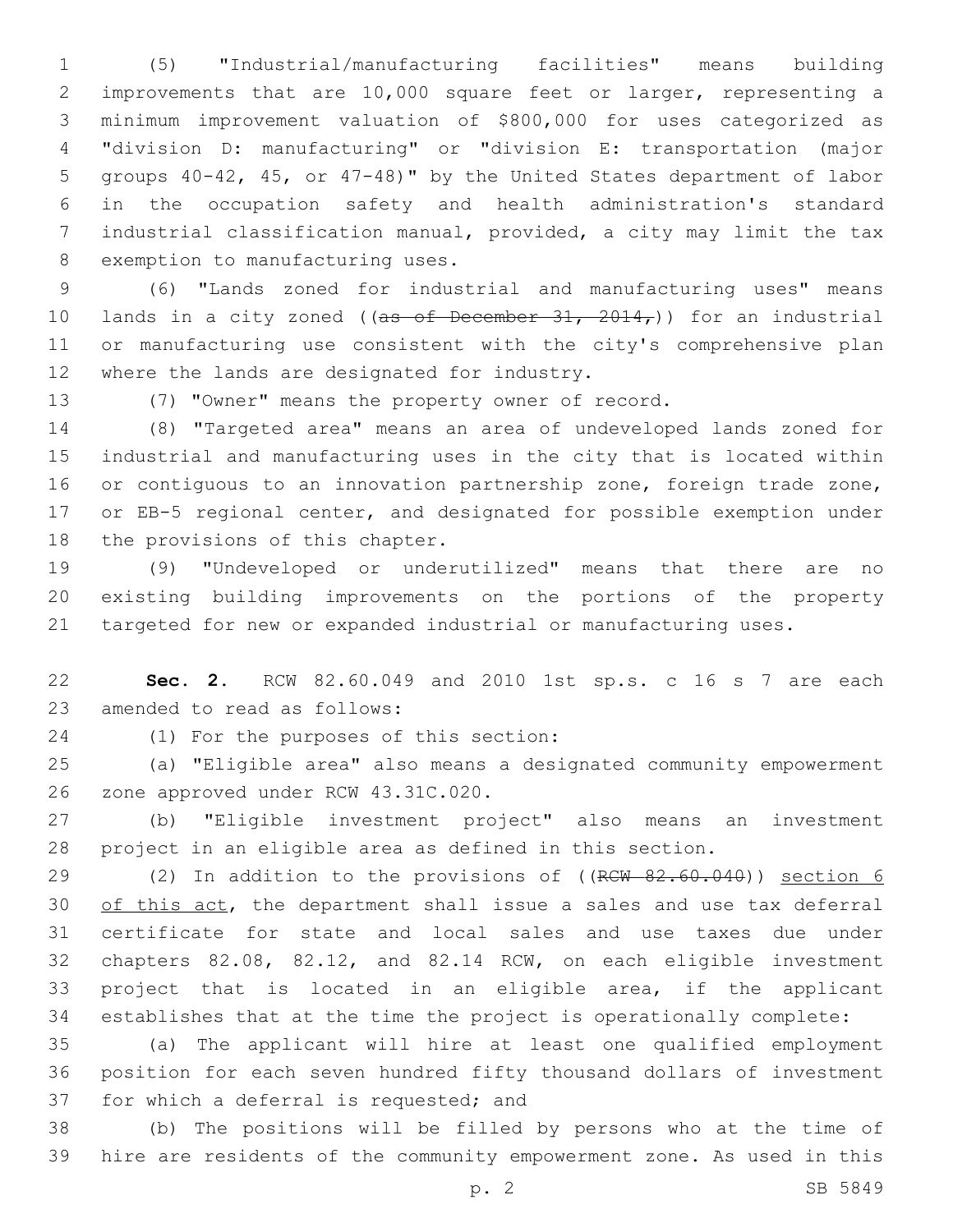subsection, "resident" means the person makes his or her home in the community empowerment zone or the county in which the zone is located. A mailing address alone is insufficient to establish that a person is a resident for the purposes of this section. The persons must be hired after the date the application is filed with the department.6

 (3) All other provisions and eligibility requirements of this chapter apply to applicants eligible under this section.

 (4) The qualified employment position must be filled by the end of the calendar year following the year in which the project is certified as operationally complete. If a person does not meet the requirements for qualified employment positions by the end of the second calendar year following the year in which the project is certified as operationally complete, all deferred taxes are 15 immediately due.

 **Sec. 3.** RCW 82.04.294 and 2017 3rd sp.s. c 37 s 403 are each 17 amended to read as follows:

 (1) Upon every person engaging within this state in the business of manufacturing solar energy systems using photovoltaic modules or stirling converters, or of manufacturing solar grade silicon, silicon solar wafers, silicon solar cells, thin film solar devices, or compound semiconductor solar wafers to be used exclusively in components of such systems; as to such persons the amount of tax with 24 respect to such business is, in the case of manufacturers, equal to the value of the product manufactured, or in the case of processors for hire, equal to the gross income of the business, multiplied by 27 the rate of 0.275 percent.

 (2) Upon every person engaging within this state in the business of making sales at wholesale of solar energy systems using photovoltaic modules or stirling converters, or of solar grade silicon, silicon solar wafers, silicon solar cells, thin film solar devices, or compound semiconductor solar wafers to be used exclusively in components of such systems, manufactured by that person; as to such persons the amount of tax with respect to such business is equal to the gross proceeds of sales of the solar energy systems using photovoltaic modules or stirling converters, or of the solar grade silicon to be used exclusively in components of such 38 systems, multiplied by the rate of 0.275 percent.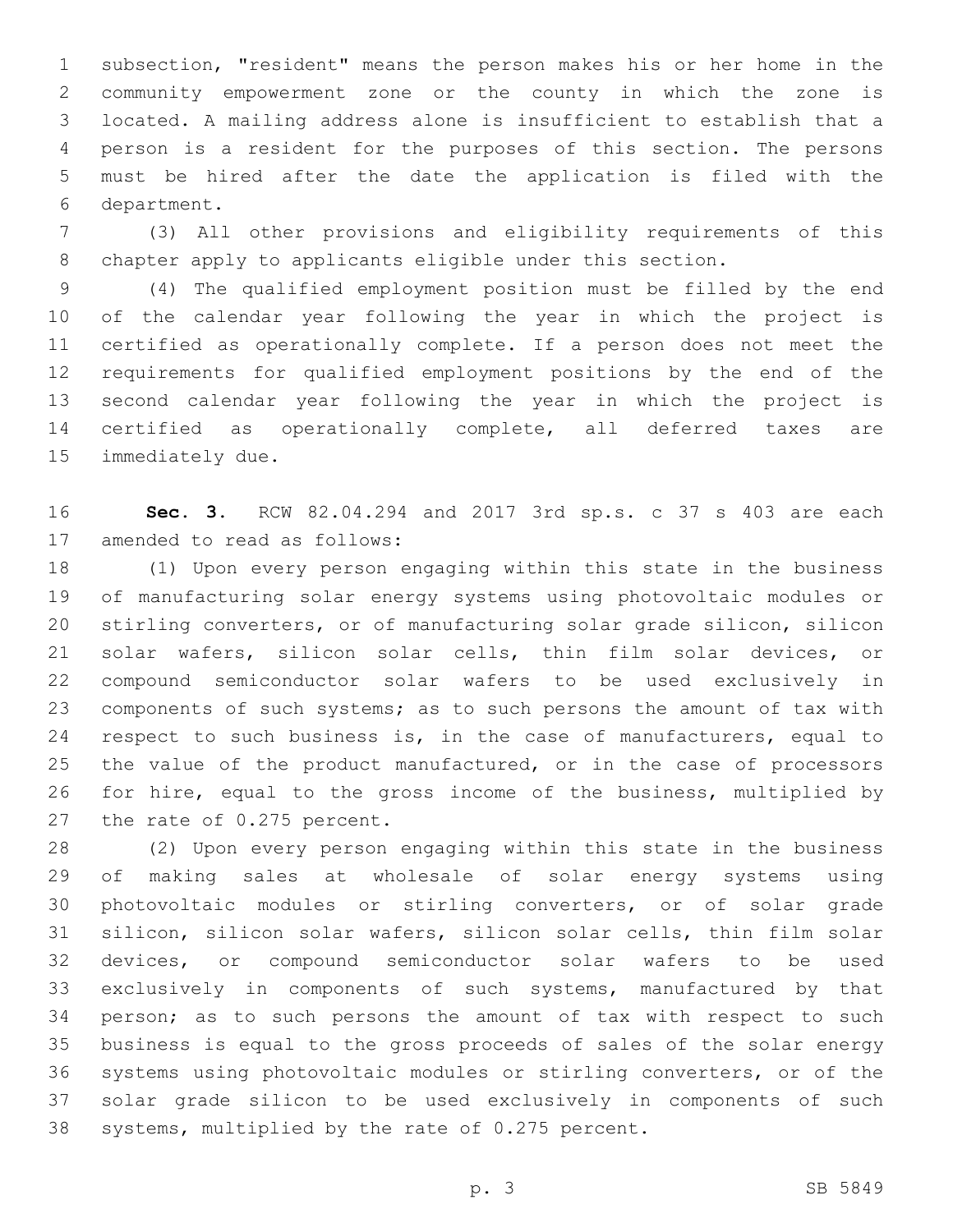(3) Silicon solar wafers, silicon solar cells, thin film solar devices, solar grade silicon, or compound semiconductor solar wafers are "semiconductor materials" for the purposes of RCW 82.08.9651 and 82.12.9651.4

 (4) The definitions in this subsection apply throughout this 6 section.

 (a) "Compound semiconductor solar wafers" means a semiconductor solar wafer composed of elements from two or more different groups of 9 the periodic table.

 (b) "Module" means the smallest nondivisible self-contained physical structure housing interconnected photovoltaic cells and providing a single direct current electrical output.

 (c) "Photovoltaic cell" means a device that converts light 14 directly into electricity without moving parts.

 (d) "Silicon solar cells" means a photovoltaic cell manufactured 16 from a silicon solar wafer.

 (e) "Silicon solar wafers" means a silicon wafer manufactured for 18 solar conversion purposes.

 (f) "Solar energy system" means any device or combination of devices or elements that rely upon direct sunlight as an energy 21 source for use in the generation of electricity.

 (g) "Solar grade silicon" means high-purity silicon used exclusively in components of solar energy systems using photovoltaic modules to capture direct sunlight. "Solar grade silicon" does not 25 include silicon used in semiconductors.

 (h) "Stirling converter" means a device that produces electricity by converting heat from a solar source utilizing a stirling engine.

 (i) "Thin film solar devices" means a nonparticipating substrate on which various semiconducting materials are deposited to produce a photovoltaic cell that is used to generate electricity.

 (5) A person reporting under the tax rate provided in this section must file a complete annual tax performance report with the 33 department under RCW 82.32.534.

(6) This section expires July 1, ((2027)) 2032.

 **Sec. 4.** RCW 82.60.020 and 2010 1st sp.s. c 16 s 2 are each 36 amended to read as follows:

 Unless the context clearly requires otherwise, the definitions in 38 this section apply throughout this chapter.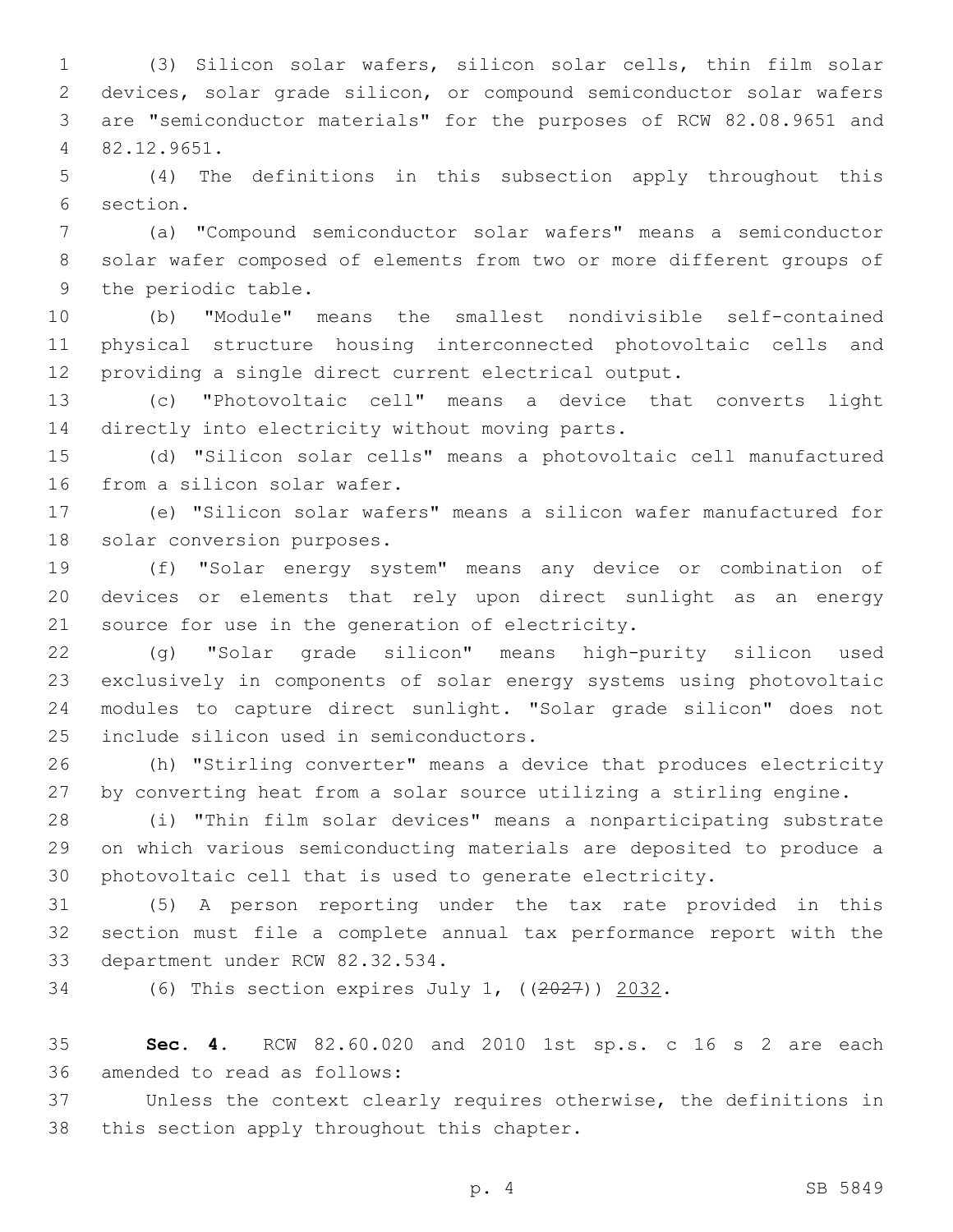(1) "Applicant" means a person applying for a tax deferral under 2 this chapter.

(2) "Department" means the department of revenue.

(3) "Eligible area" means:4

 (a) Through June 30, 2010, a rural county as defined in RCW 82.14.370; and6

(b) Beginning July 1, 2010, a qualifying county.

 (4)(a) "Eligible investment project" means an investment project 9 that is located, as of the date the application required by ((RCW) 82.60.030)) section 6 of this act is received by the department, in an eligible area as defined in subsection (3) of this section.

 (b) "Eligible investment project" does not include any portion of an investment project undertaken by a light and power business as defined in RCW 82.16.010(4), other than that portion of a cogeneration project that is used to generate power for consumption within the manufacturing site of which the cogeneration project is an integral part, or investment projects that have already received 18 deferrals under this chapter.

 (5) "Initiation of construction" has the same meaning as in RCW 20 82.63.010.

 (6) "Investment project" means an investment in qualified buildings or qualified machinery and equipment, including labor and services rendered in the planning, installation, and construction of 24 the project.

 (7) "Manufacturing" means the same as defined in RCW 82.04.120. 26 "Manufacturing" also includes:

 (a) Before July 1, 2010: (i) Computer programming, the production 28 of computer software, and other computer-related services, but only when the computer programming, production of computer software, or other computer-related services are performed by a manufacturer as defined in RCW 82.04.110 and contribute to the production of a new, different, or useful substance or article of tangible personal property for sale; (ii) the activities performed by research and development laboratories and commercial testing laboratories; and 35 (iii) the conditioning of vegetable seeds; and

 (b) Beginning July 1, 2010: (i) The activities performed by research and development laboratories and commercial testing laboratories; and (ii) the conditioning of vegetable seeds.

(8) "Person" has the meaning given in RCW 82.04.030.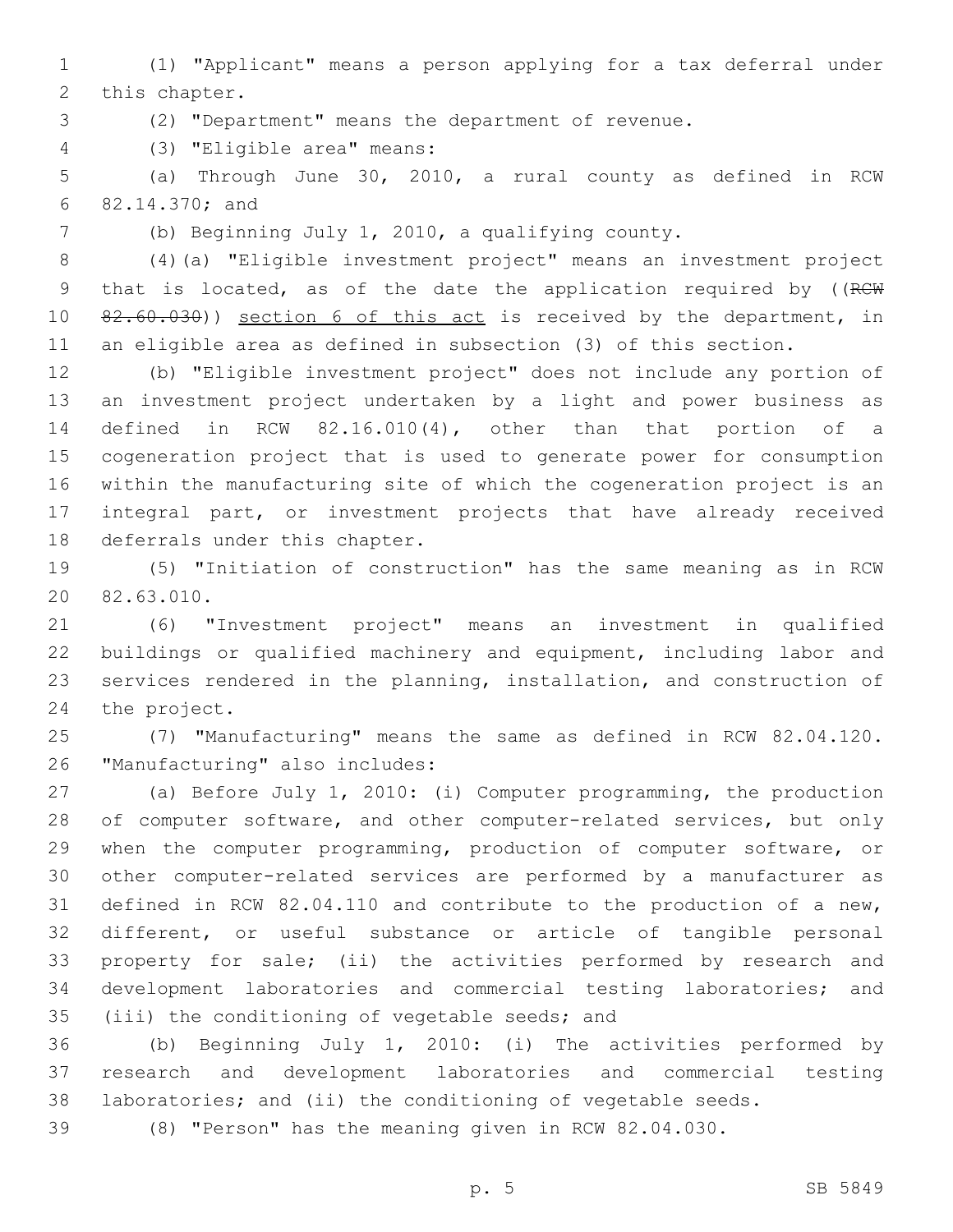(9) "Qualified buildings" means construction of new structures, and expansion or renovation of existing structures for the purpose of increasing floor space or production capacity used for manufacturing or research and development activities, including plant offices and warehouses or other facilities for the storage of raw material or finished goods if such facilities are an essential or an integral part of a factory, mill, plant, or laboratory used for manufacturing or research and development. If a building is used partly for manufacturing or research and development and partly for other purposes, the applicable tax deferral must be determined by apportionment of the costs of construction under rules adopted by the 12 department.

 (10) "Qualified employment position" means a permanent full-time employee employed in the eligible investment project during the entire tax year. The term "entire tax year" means a full-time position that is filled for a period of twelve consecutive months. The term "full-time" means at least thirty-five hours a week, four hundred fifty-five hours a quarter, or one thousand eight hundred 19 twenty hours a year.

 (11) "Qualified machinery and equipment" means all new industrial 21 and research fixtures, equipment, and support facilities that are an integral and necessary part of a manufacturing or research and development operation. "Qualified machinery and equipment" includes: Computers; software; data processing equipment; laboratory equipment; manufacturing components such as belts, pulleys, shafts, and moving 26 parts; molds, tools, and dies; operating structures; and all equipment used to control or operate the machinery.

 (12) "Qualifying county" means a county that has an unemployment 29 rate, as determined by the employment security department, which is at least twenty percent above the state average for the three calendar years immediately preceding the year in which the list of qualifying counties is established or updated, as the case may be, as 33 provided in RCW 82.60.120.

 (13) "Recipient" means a person receiving a tax deferral under 35 this chapter.

 (14) "Research and development" means the development, refinement, testing, marketing, and commercialization of a product, service, or process before commercial sales have begun, but only when such activities are intended to ultimately result in the production of a new, different, or useful substance or article of tangible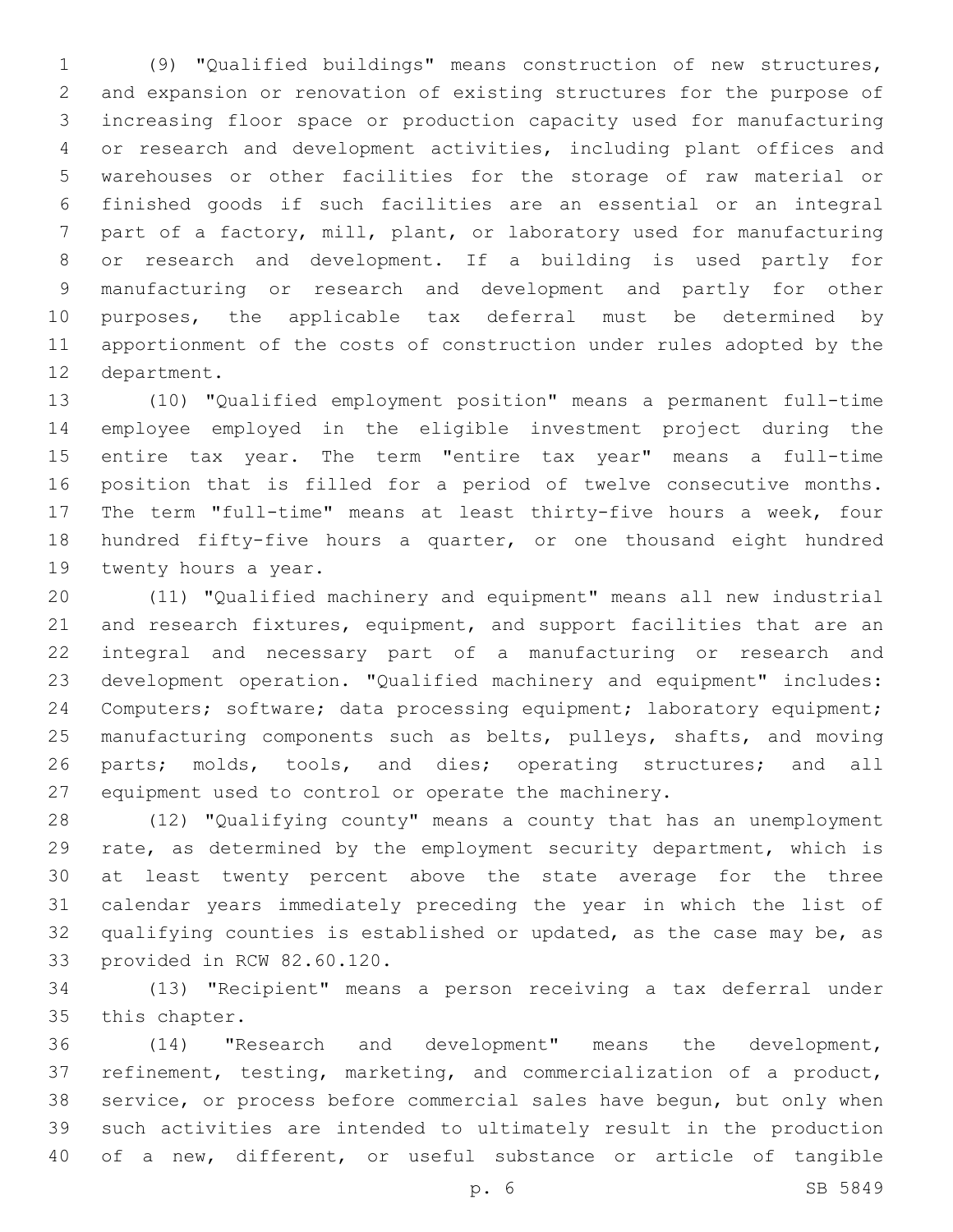personal property for sale. As used in this subsection, "commercial sales" excludes sales of prototypes or sales for market testing if the total gross receipts from such sales of the product, service, or 4 process do not exceed one million dollars.

 **Sec. 5.** RCW 82.60.120 and 2010 1st sp.s. c 16 s 3 are each amended to read as follows:6

 The department, with the assistance of the employment security department, must establish a list of qualifying counties effective July 1, 2010. The list of qualifying counties is effective for a 10 twenty-four month period and must be updated ((by July 1st of the 11 year that is two calendar years after the list was established or 12 <del>last updated, as the case may be</del>)) every 24 months as long as 13 applications are accepted under section 6 of this act.

 NEW SECTION. **Sec. 6.** A new section is added to chapter 82.60 15 RCW to read as follows:

 (1) Application for deferral of taxes under this chapter must be made before initiation of the construction of the investment project or acquisition of equipment or machinery. The application must be made to the department in a form and manner prescribed by the department. The application must contain information regarding the location of the investment project, the applicant's average employment in the state for the prior year, estimated or actual new employment related to the project, estimated or actual wages of employees related to the project, estimated or actual costs, time schedules for completion and operation, and other information 26 required by the department. The department must rule on the 27 application within 60 days.

 (2) The department must issue a sales and use tax deferral certificate for state and local sales and use taxes due under chapters 82.08, 82.12, and 82.14 RCW on each eligible investment 31 project.

 (3) The department must keep a running total of all deferrals granted under this chapter during each fiscal biennium.

34 (4) This section expires July 1, 2032.

 NEW SECTION. **Sec. 7.** (1) This section is the tax preference performance statement for the tax preference contained in section 3, 37 chapter . . ., Laws of 2022 (section 3 of this act). This performance